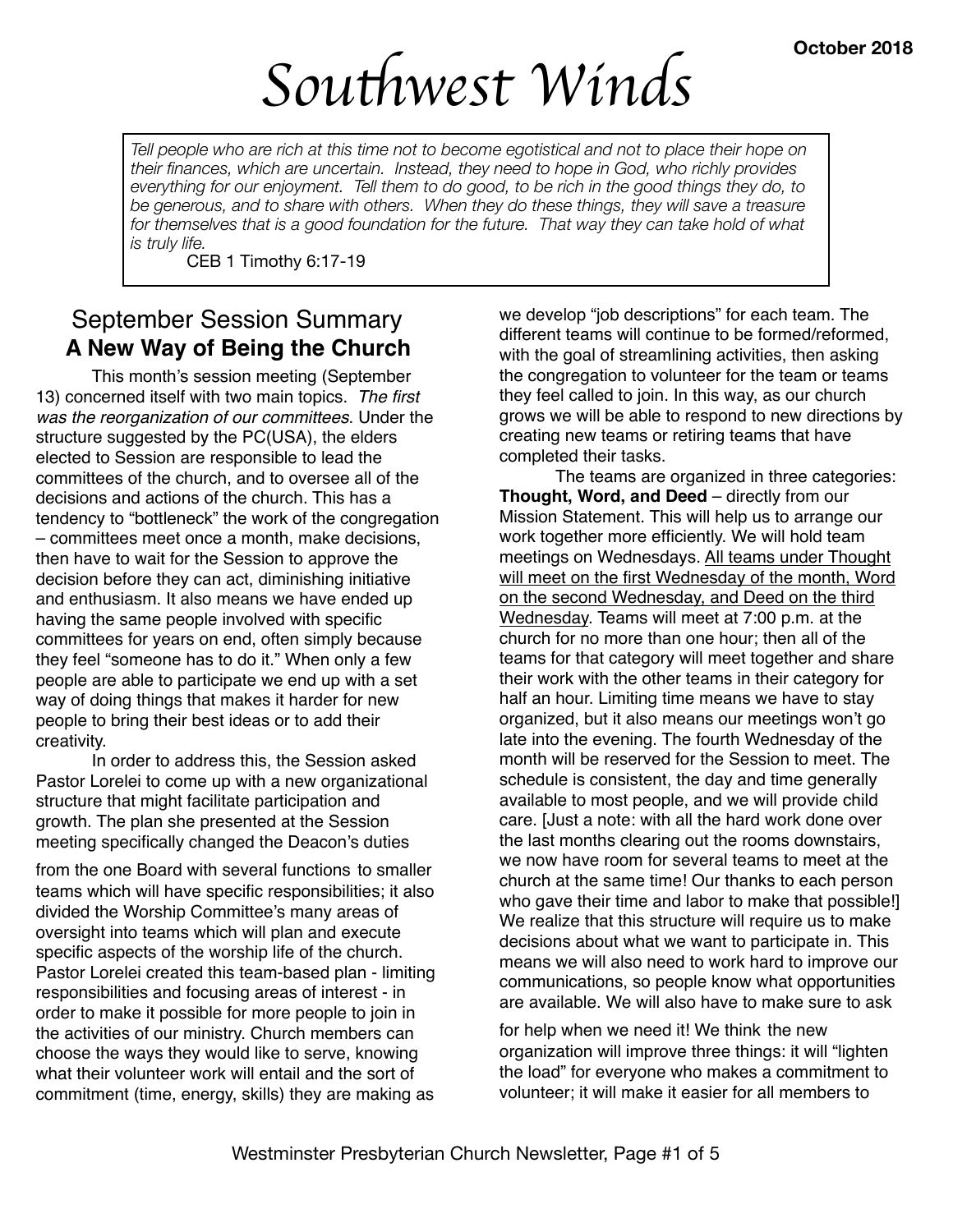offer their support in ways that they enjoy; and it will open doors for new members to get involved. We will be putting this new structure in place over the next few months, and will be asking for your feedback as we go. Please do your best to be positive! Change is always hard, so we will need to support and encourage one another. The Session set a date for September 2019 to do a congregational review of this new organization; in the meantime, do feel free to talk to Pastor Lorelei about your observations and experiences. After a rigorous discussion, the Session approved the new structure, giving our support to "doing church differently" with ongoing prayer and attention to the Spirit's guiding. Contact Pastor Lorelei if you would like to know more.

The second action taken by the Session was the result of many months of dialogue, prayer, and reflection about membership for our congregation. In April, we began a new covenant membership pathway. The covenant is simply: "I covenant to growth in Jesus Christ, and with the life of this congregation for one year." We hoped this would allow more flexibility for folks who want to make a commitment to this church, both in terms of denominational affiliation and considering that many people come into, and go out of, our community after a short time.

We approved covenant membership knowing that we hadn't worked it all out, and that lack of clarity soon became a problem. We had said from the beginning, "A covenant member is a member, they get to do anything a 'traditional member' gets to do." But our Presbyterian Church (USA) polity said that was not allowed – only 'traditional members' who had answered the questions of membership, were allowed to be elected to ordained offices to serve as Elders or Deacons.

The Session realized that we were ending up with a two-tiered membership: traditional members were able to fully participate, covenant members could not. At this Session meeting, the decision was made that ALL members are full members, and may participate and serve in all aspects of the life of the church. This means we will be ordaining both traditional and covenant members to church leadership roles. As a church, we now say, there are three ways to become a member of our congregation: letter of transfer from another church (ongoing), affirmation of faith (ongoing), or covenant (one year, renewable). Should a member who has joined by covenant be called to serve as an elder

[under our new structure, we no longer have a Board of Deacons] and agree to make that commitment, they will be required to extend their covenant for the three years of service with the Session. We will continue to use the same ordination process (call and election) and the same ordination liturgy for the PC(USA). We consider that ordination is not an action of a specific denomination, but a calling from God to servant leadership that is affirmed for an individual by the body which they are being called to serve. We fully understand that this is an extraordinary decision, which we have taken after much consideration and prayer, trusting that God is working through us for the future of our ministry.

Again, please do contact Pastor Lorelei if you have any questions about this decision.

Rev. Lorelei Kay

## **Extravagant Generosity**

Extravagant generosity is the theme for this year's month-long stewardship season, looking at gifts of our time and talents as well as monetary support for WPC. It is about how we live and how we are changed by our generosity. Small group meetings will be held the first, second and third weeks of October. **Pledges are to be turned in and dedicated on October 28**. Here is a list of the meetings.

Wednesday, October 10 & 17 – **"Extravagant Generosity" Men's Study Group** (9:30 a.m.) at PeeWee's Restaurant ((1644 S. Second Street) – contact Tom Funk for more information 863-6336 / [tomfnk@yahoo.com](mailto:tomfnk@yahoo.com)

Wednesday, October 10 & 17 – **"Extravagant Generosity" Evening Study Group** (7:00 p.m.) at Pam Burgess and Sharna Sutherin's home 1825 Milda [pburgess48@yahoo.com](mailto:pburgess48@yahoo.com) Home 863-6030

Thursday, October 10 & 17 – **"Extravagant Generosity" Afternoon Study Group** (1:30-3:00 p.m.) at Kathy & John Mezoff's (508 Cabezon Court) – contact Kathy 870-6136 / kmezoff[@gmail.com](mailto:kmezoff@gmail.com)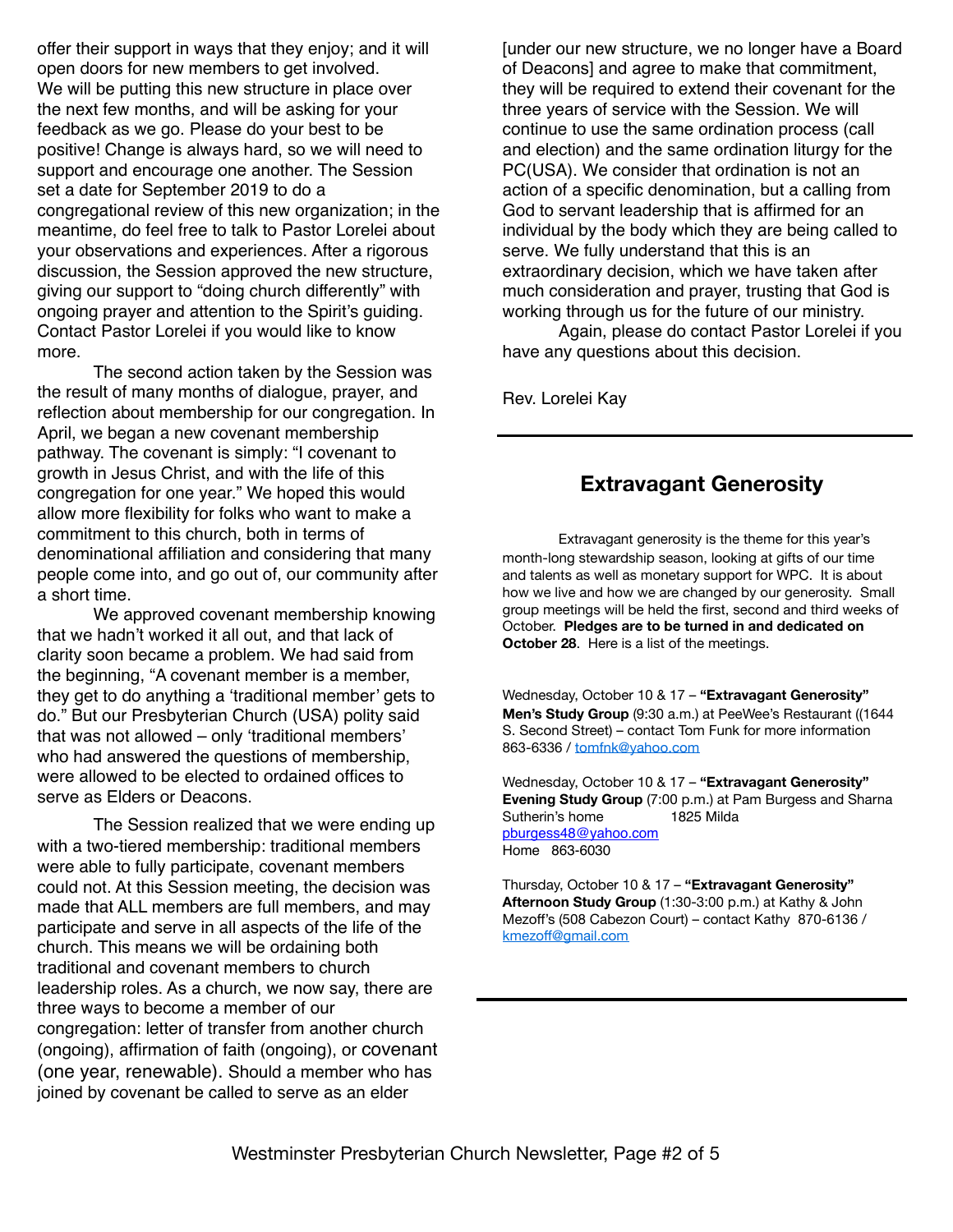Westminster Presbyterian Church **Congregational Council Meeting**  Held Sunday, September 16, 2018

Twenty-four people attended our first Congregational Council meeting. Our moderator, Rev. Lorelei Kay, began the meeting with prayer, then proceeded to explain the new organizational chart for Westminster Presbyterian Church (WPC). *Please see the report on our Session meeting for more information about the overall way this new organization will work.* What follows are general descriptions of what each category might include as teams:

1. Thought Category: the Vision Team, all aspects of Christian education, new members classes, and church leadership training

2. Word Category: creative worship, music, sanctuary preparation, communion, our Taize service, and communications (newsletter, website, facebook, and publicity)

3. Deed Category: lay pastoral care team, neighborhoods, providing meals, our Prayer Circle, community engagements such as our 'We Care' packages or other current/potential outreach ministries, hospitality, property usage, property maintenance, and fundraising

 The session will continue to be responsible to oversee all ministry and mission of the church, to keep records, and to organize the Congregational Councils; the congregation, through the Congregational Council meetings will determine activities and priorities in the life of the church.

The meeting then moved on to discernment. Lorelei asked a question offered by Pam Burgess: "What are we yearning for; what would we like to have accomplished five years from now? Or, what will you be willing to invest your time in?" We went around the circle once to list the **projects** (capital expenditures) we thought would be important, then once around again to rank them. A third time around the circle to list **programs** we would like to support and/or develop, and a fourth time to rank the one we thought we should begin with. Pam listed the ideas offered, and marked the ones people said they would be willing to work toward.

Of the projects, *repair of facility* including windows, roof, and exterior work had the strongest support. (the roof repair was already in the works, and has now been done – at no cost! Big thanks to Gallup Roofing for this!)

For programs, the primary activity supported by the congregation was *organized outreach*. Here, we are looking for a way for the congregation to come together to connect to our community as a body, through acts of service. This will require us to

do more discernment, so please be in prayer that we will be sensitive to God's hope for us. With respect for the time, the meeting ended at this point. The Session will schedule our next Congregational Council to enable us to move forward with these priorities. Your participation is important, so please do your best to attend!

Respectfully, John Mezoff with help from Lorelei

Projects 2 DRIVE WAY III New Chairs 2018  $Signage$  /1 1 Parking lot lines gove Seundsamtum  $Kite$  then DISHMOSHER II. REPAIR OF FACILITY INC. . Make besonant Not Access ... INTERNET - Publicity . Air const toning erosion control

Programs<br>Adult 194701 Group<br>Sensitivity Training<br>Sensitivity Training<br>Support "Care" Groups<br>#! Organized Outreach !!! NN M<br>#! Organized Outreach !!! NN M<br>. Guided Meditation (Woode)<br>Retreats !<br>. Mystical Approach to Faith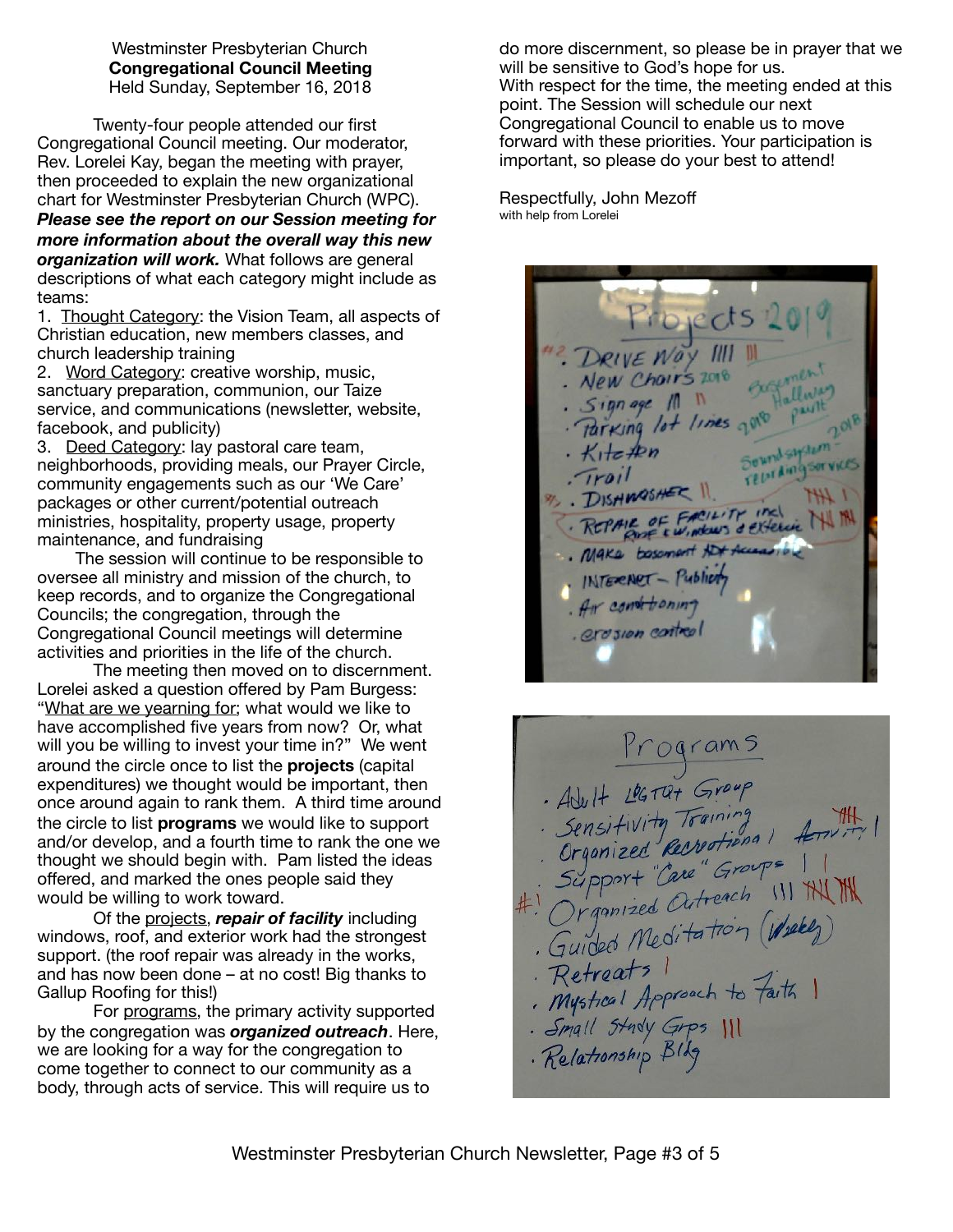## **From the Deacons**

Thank you to all for the love and support you showed Betty Chapman's family. The food and drink donations were very much appreciated as well as the help setting up and cleaning up afterwards. We want to give a special thank you to Eryn Hannink and Marge Strickler for hosting the reception.

Nicole Jones

### **Birthdays and Anniversaries**

**October** Eric van Hartesveldt & Betsy Windisch (1st, anniversary) Nicole Jones (4th, birthday) Patrice Olson (16th, birthday) Marge Strickler (19th, birthday)

Thank you Eryn Hannink

**Rev. Lorelei Kay Graduates from McKInley Leadership September 6, 2018** 





Special thanks to Pam Burgess and Valdine for submitting their pictures of this event.

**New Memorial Bench in the WPC Playground** 



The family of Marilyn Johnson donated this lovely bench to the WPC playground. Sharna, Pam, and Tom Funk did the work of designing, ordering, and getting the bench to the playground. Thanks to them and the family for this beautiful and functional addition to our happy facility.

**The** 

**Tree** 

**Life**

**of** 



Please take notice of the new metal Tree of Life sculpture hanging on the wall to your right as you enter the sanctuary. This was approved by the Worship Committee to replace the crosses that have been hanging there. This tree was created from a 55-gallon drum and supports an organization, Beyond Borders, that works with village artisans of Haiti. The proceeds contribute to the economic improvement of the Haitian metal artists and their families. If you are interested, check out the website <[www.haitimetalart.com](http://www.haitimetalart.com)> to see a variety of their lovely creations. Kathy Mezoff